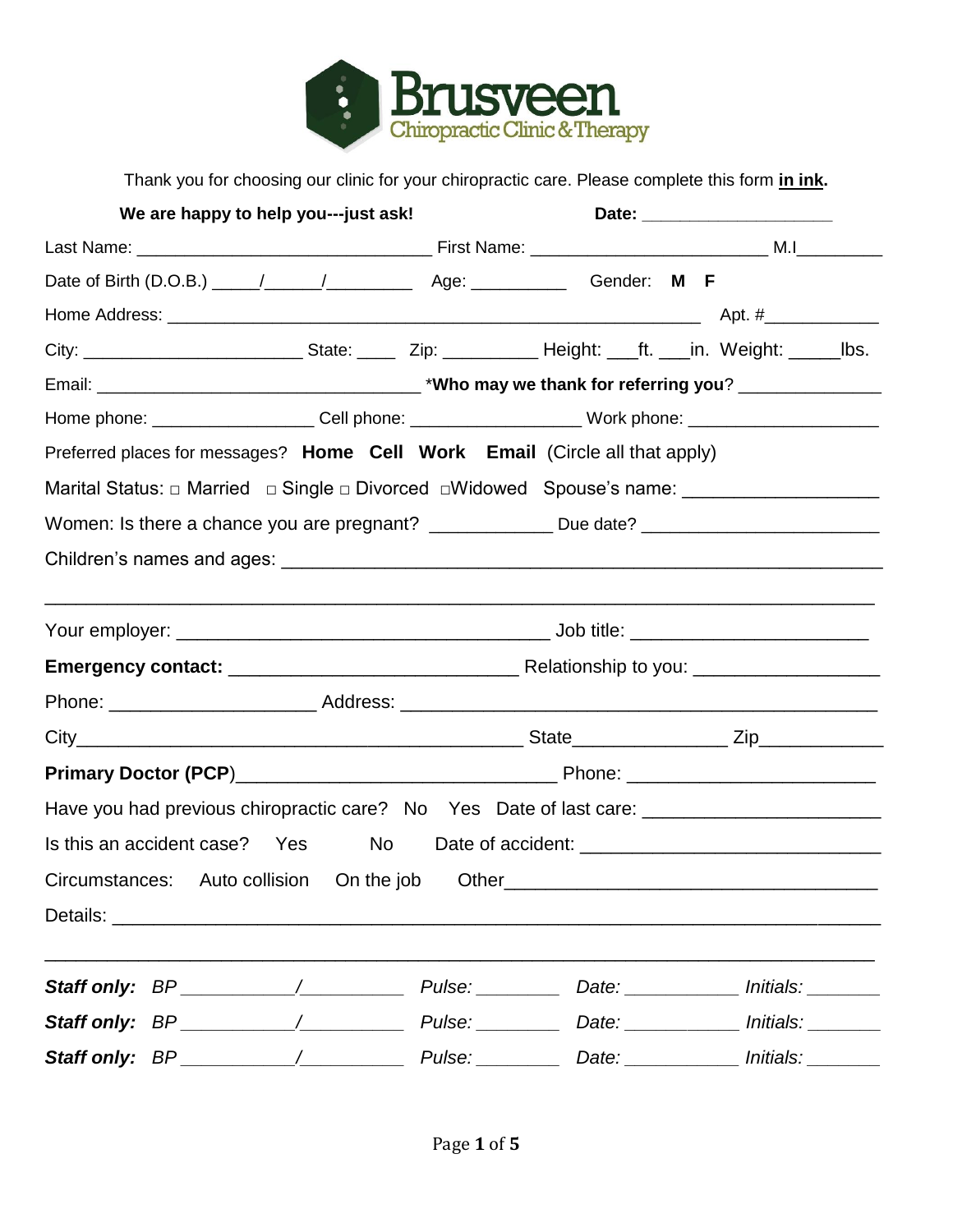|                                                                                                                                                                                                                                                                                                                                                                                                                                                                                                                                                                                                                                                                                                                                                                                                                                                                                                                                                                                                                                                                                                                                                                                                                                                                                                                                                                                                                                                                                        |                |       | Date of Birth <b>Exercise 2008</b> |
|----------------------------------------------------------------------------------------------------------------------------------------------------------------------------------------------------------------------------------------------------------------------------------------------------------------------------------------------------------------------------------------------------------------------------------------------------------------------------------------------------------------------------------------------------------------------------------------------------------------------------------------------------------------------------------------------------------------------------------------------------------------------------------------------------------------------------------------------------------------------------------------------------------------------------------------------------------------------------------------------------------------------------------------------------------------------------------------------------------------------------------------------------------------------------------------------------------------------------------------------------------------------------------------------------------------------------------------------------------------------------------------------------------------------------------------------------------------------------------------|----------------|-------|------------------------------------|
| Insurance:                                                                                                                                                                                                                                                                                                                                                                                                                                                                                                                                                                                                                                                                                                                                                                                                                                                                                                                                                                                                                                                                                                                                                                                                                                                                                                                                                                                                                                                                             |                |       |                                    |
|                                                                                                                                                                                                                                                                                                                                                                                                                                                                                                                                                                                                                                                                                                                                                                                                                                                                                                                                                                                                                                                                                                                                                                                                                                                                                                                                                                                                                                                                                        |                |       |                                    |
|                                                                                                                                                                                                                                                                                                                                                                                                                                                                                                                                                                                                                                                                                                                                                                                                                                                                                                                                                                                                                                                                                                                                                                                                                                                                                                                                                                                                                                                                                        |                |       | Date of Birth <b>Exercise 2008</b> |
| Group #________________________________Contract #_______________________________                                                                                                                                                                                                                                                                                                                                                                                                                                                                                                                                                                                                                                                                                                                                                                                                                                                                                                                                                                                                                                                                                                                                                                                                                                                                                                                                                                                                       |                |       |                                    |
| Patient's Relationship to subscriber (Circle one):                                                                                                                                                                                                                                                                                                                                                                                                                                                                                                                                                                                                                                                                                                                                                                                                                                                                                                                                                                                                                                                                                                                                                                                                                                                                                                                                                                                                                                     | Spouse<br>Self | Child | Dependent                          |
| I authorize BCC to copy my driver's license/personal I.D. --and insurance cards, if applicable--for my records                                                                                                                                                                                                                                                                                                                                                                                                                                                                                                                                                                                                                                                                                                                                                                                                                                                                                                                                                                                                                                                                                                                                                                                                                                                                                                                                                                         |                |       |                                    |
| personally and financially responsible for payment of all charges incurred at Brusveen Chiropractic Clinic & Therapy,<br>PLC ("BCC" or, "BCC, PLC"), including insurance deductibles, copayments, and any & all services rejected/not covered<br>by insurance. All charges are due at the time of service unless I have signed a payment plan agreement. I instruct and<br>direct my insurance company to pay, by check made out to and mailed directly to BCC, PLC, the professional or<br>medical expenses benefits allowable, and otherwise payable to me under my current insurance policy, as payment<br>toward charges for professional services rendered by BCC, PLC; a photocopy of this assignment shall be considered<br>as valid as the original. I authorize BCC, PLC to release any pertinent Protected Health Information (PHI) to any<br>insurance company, adjustor, and/or attorney involved in my case, and I hereby release BCC, PLC of any<br>consequence thereof.<br>Health and accident insurance policies are an arrangement between the insurance carrier and me; I am responsible for<br>knowing my carrier's rules, regulations, and payment policies. For specific questions regarding my insurance coverage,<br>I must contact my carrier directly. As a courtesy, BCC will submit insurance bills within 4 weeks of date of service;<br>BCC has no control over insurance carriers' response time(s). As BCC will collect approximated amounts from me, I |                |       |                                    |
| may end up with a bill or credit on my account. For any automobile accident claim(s), I am responsible for any charges<br>rejected, deemed unreasonable or unnecessary by my automobile insurance company and/or an independent medical<br>examination, and BCC may require another form of payment guaranty. If workman's compensation is deemed<br>unrelated to work, I will be responsible for all services.                                                                                                                                                                                                                                                                                                                                                                                                                                                                                                                                                                                                                                                                                                                                                                                                                                                                                                                                                                                                                                                                        |                |       |                                    |
| Delinquent accounts (over 60 days of non-payment by patient and/or insurance) will be assessed a \$25 billing charge.<br>An additional \$75.00 minimum amount will be charged if outside collection agency and/or small claims court are<br>required to collect the balance on an account. I agree to resolve all financial matters with BCC on my own, without legal<br>representation.                                                                                                                                                                                                                                                                                                                                                                                                                                                                                                                                                                                                                                                                                                                                                                                                                                                                                                                                                                                                                                                                                               |                |       |                                    |

Chiropractic, like medicine, is an applied science as well as an art; absolute guarantees are not possible. I understand that regardless of individual results, I am responsible for payment for services received at BCC. If I suspend or terminate my recommended treatment of care, any fees for professional services will be immediately due and payable. *There is a 0.0399% surcharge for using credit/debit cards.*

**Health Insurance Portability and Accountability Act (HIPAA):** BCC's current Notice of Privacy Practices (NOPP) has been made available to me. The NOPP explains my rights and BCC's duties regarding my PHI, including ways in which my PHI may be used or disclosed by BCC. BCC reserves the right to amend its NOPP. A printed copy of BCC's current NOPP is provided upon request at BCC's main administrative desk, or by calling BCC and asking that a copy be mailed to me.

## **These people are authorized to receive my health and financial information:**

|                                                                                              |                                    | Phone: ________________________           |  |  |  |
|----------------------------------------------------------------------------------------------|------------------------------------|-------------------------------------------|--|--|--|
|                                                                                              | Relationship: ____________________ | Phone: ________________________           |  |  |  |
| I understand and agree to all the above financial responsibility/HIPAA terms and conditions: |                                    |                                           |  |  |  |
|                                                                                              |                                    |                                           |  |  |  |
|                                                                                              |                                    | Date: Witness Multiple Multiple State:    |  |  |  |
|                                                                                              |                                    | _Date: __________Witness: _______________ |  |  |  |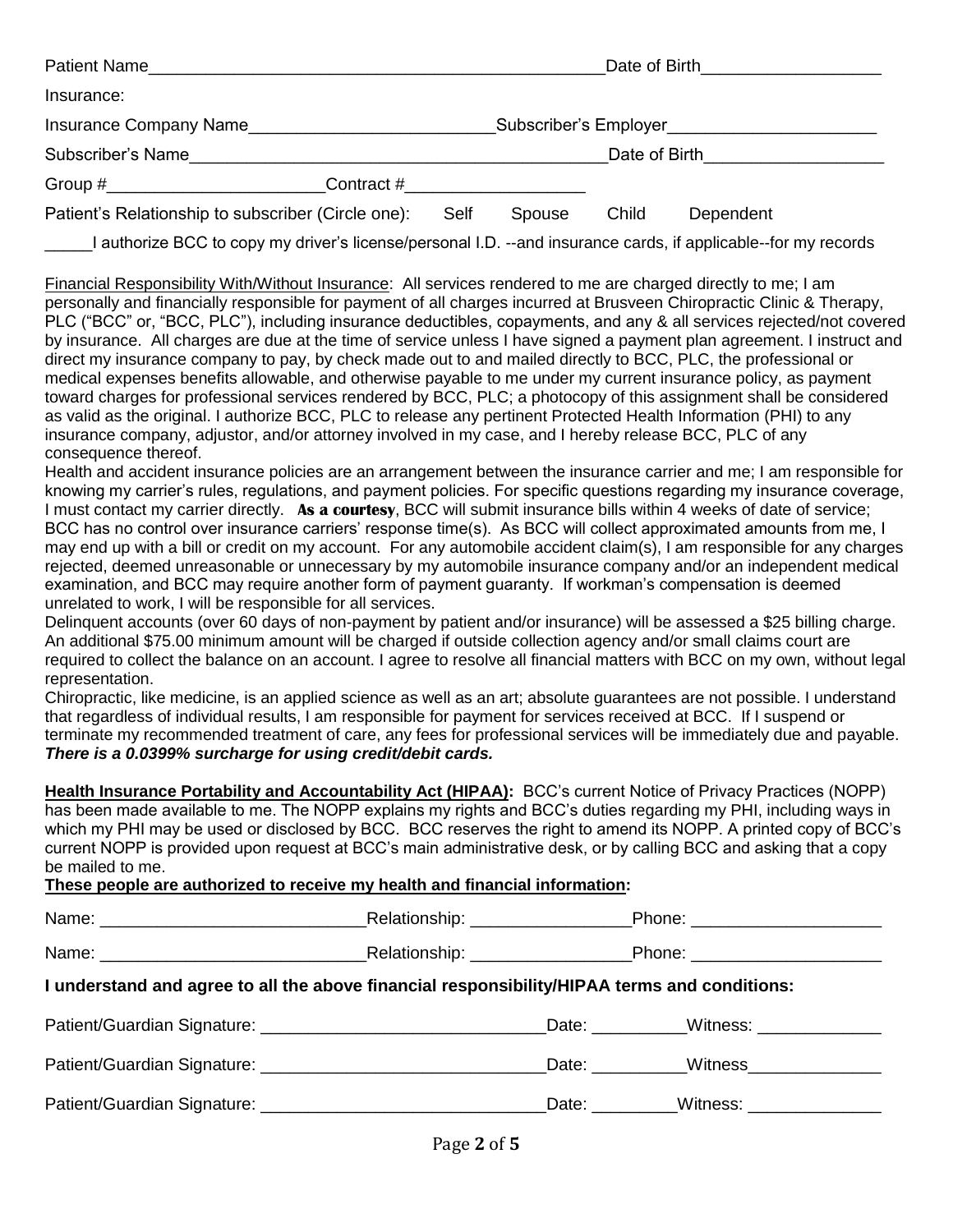

## **Pediatric Health History Form (Age 10 & under)**

It is a pleasure to welcome you to our family of healthy chiropractic patients. To help us serve you better, please complete the following information. We look forward to working with you to build better health for your family.

|                                                                                                                                                                                                                                                                                                                                               |               |                                                    | Date of Birth: $\frac{1}{\sqrt{1-\frac{1}{2}}}\frac{1}{\sqrt{1-\frac{1}{2}}}}$ |                               |  |
|-----------------------------------------------------------------------------------------------------------------------------------------------------------------------------------------------------------------------------------------------------------------------------------------------------------------------------------------------|---------------|----------------------------------------------------|--------------------------------------------------------------------------------|-------------------------------|--|
|                                                                                                                                                                                                                                                                                                                                               |               |                                                    |                                                                                | F                             |  |
|                                                                                                                                                                                                                                                                                                                                               |               |                                                    |                                                                                |                               |  |
|                                                                                                                                                                                                                                                                                                                                               |               |                                                    |                                                                                |                               |  |
| Other Doctors seen for this condition: No No Nes                                                                                                                                                                                                                                                                                              |               |                                                    |                                                                                |                               |  |
|                                                                                                                                                                                                                                                                                                                                               |               |                                                    |                                                                                |                               |  |
|                                                                                                                                                                                                                                                                                                                                               |               |                                                    |                                                                                |                               |  |
|                                                                                                                                                                                                                                                                                                                                               |               |                                                    |                                                                                |                               |  |
|                                                                                                                                                                                                                                                                                                                                               |               |                                                    |                                                                                |                               |  |
| Check any of the following conditions your child has suffered during the past six months:                                                                                                                                                                                                                                                     |               |                                                    |                                                                                |                               |  |
| Ear Infections<br>Recurring Fevers <u>Theory of Crowing back pains</u> Theory ADHD Theory Bed Wetting<br><u>Department of the contract of the contract of the contract of the contract of the contract of the contract of the contract of the contract of the contract of the contract of the contract of the contract of the contract of</u> | ___ Scoliosis | ___Seizure ____ Chronic Colds _____Temper Tantrums |                                                                                | ____ Car accident             |  |
| Family Health History:                                                                                                                                                                                                                                                                                                                        |               |                                                    |                                                                                |                               |  |
| # of doses of antibiotics child has taken in the past six months: ________                                                                                                                                                                                                                                                                    |               |                                                    |                                                                                | Total during lifetime: ______ |  |
| # of doses of other prescription medications your child has taken in the past six months: _______________                                                                                                                                                                                                                                     |               |                                                    |                                                                                |                               |  |
|                                                                                                                                                                                                                                                                                                                                               |               |                                                    |                                                                                |                               |  |
| Did you choose to have your child vaccinated? ___No ___Yes                                                                                                                                                                                                                                                                                    |               |                                                    |                                                                                |                               |  |
|                                                                                                                                                                                                                                                                                                                                               |               |                                                    |                                                                                |                               |  |
|                                                                                                                                                                                                                                                                                                                                               |               |                                                    |                                                                                |                               |  |
| <b>CHILDHOOD DISEASES</b>                                                                                                                                                                                                                                                                                                                     |               |                                                    |                                                                                |                               |  |
| Chicken pox: ___ No ___ Yes Age: ____                                                                                                                                                                                                                                                                                                         | <b>Mumps</b>  |                                                    | ___ No ___ Yes Age: _____                                                      |                               |  |
| Rubella:<br>___No ___Yes Age: _____                                                                                                                                                                                                                                                                                                           |               | Whooping Cough                                     | ___ No ___ Yes Age: _____                                                      |                               |  |
| ___ No ___ Yes Age: _____<br>Rubeola:                                                                                                                                                                                                                                                                                                         |               |                                                    | ___ No ___ Yes Age: ____                                                       |                               |  |
| Menarche (first menstrual period) _____ No                                                                                                                                                                                                                                                                                                    |               |                                                    |                                                                                |                               |  |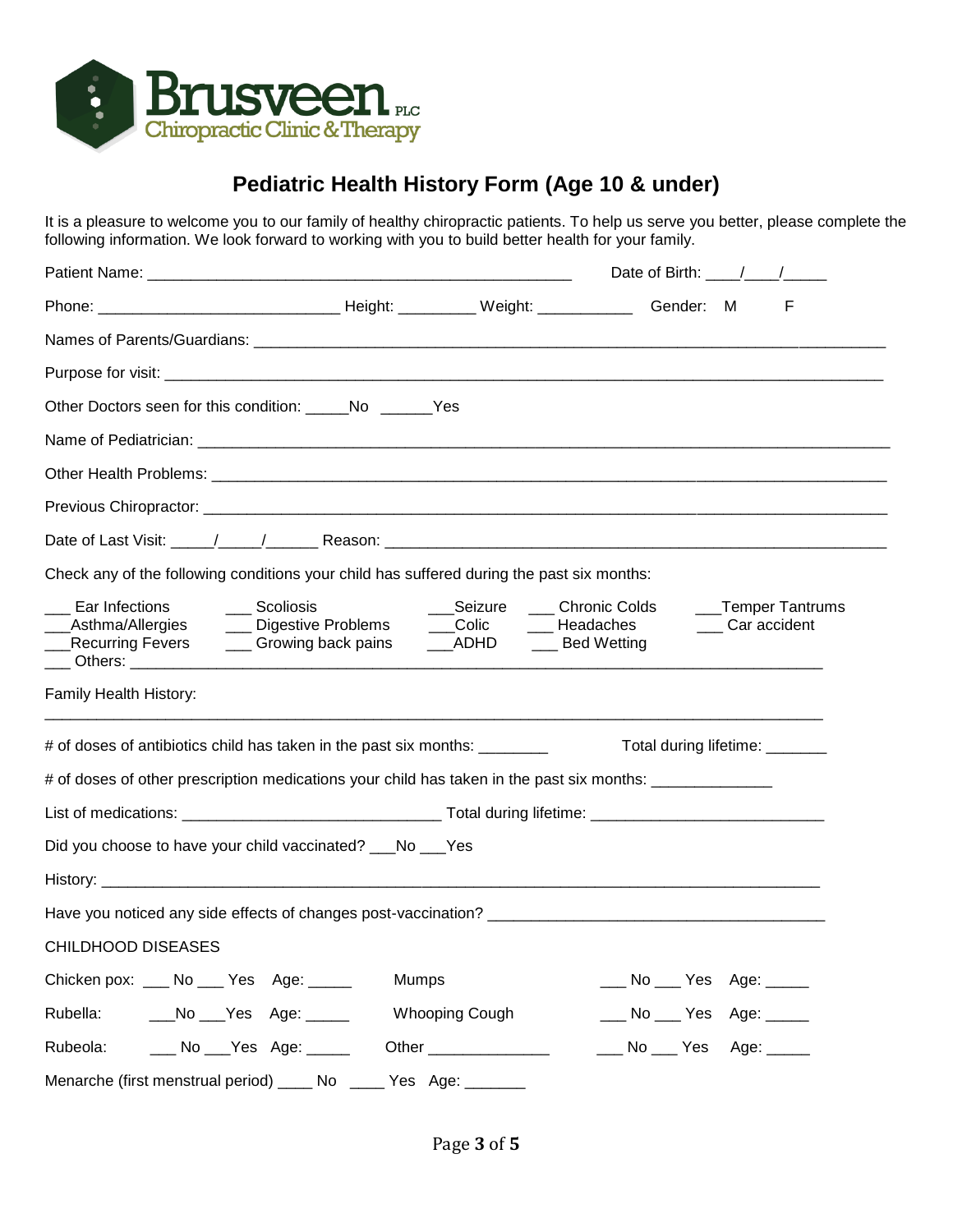| Brusveen Chiropractic Clinic & Therapy, PLC                                                                                                                                                                                                 |
|---------------------------------------------------------------------------------------------------------------------------------------------------------------------------------------------------------------------------------------------|
| Date of Birth: $\frac{1}{2}$                                                                                                                                                                                                                |
| <b>PRENATAL HISTORY</b>                                                                                                                                                                                                                     |
|                                                                                                                                                                                                                                             |
|                                                                                                                                                                                                                                             |
|                                                                                                                                                                                                                                             |
|                                                                                                                                                                                                                                             |
| Cigarette/Alcohol use during pregnancy: ___ No ___ Yes                                                                                                                                                                                      |
| Location of birth: ___ Hospital ___ Birthing Center ___Home                                                                                                                                                                                 |
| Birth Intervention: Forceps, Vacuum Extraction, Caesarean Section, Emergency or Planned? _________                                                                                                                                          |
|                                                                                                                                                                                                                                             |
|                                                                                                                                                                                                                                             |
| Birth Weight: ____________________Birth Length: _____________APGAR Scores: ___________________________________                                                                                                                              |
| <b>FEEDING HISTORY</b>                                                                                                                                                                                                                      |
|                                                                                                                                                                                                                                             |
| Formula Fed: ___ No ___ Yes How Long: ____________________Type: ___________________________________                                                                                                                                         |
| Introduced Solids at _________ Months Cow's Milk at ________________ months                                                                                                                                                                 |
|                                                                                                                                                                                                                                             |
| <b>DEVELOPMENTAL HISTORY</b>                                                                                                                                                                                                                |
| During the following times your child's spine is most vulnerable to stress and should routinely be checked by a Doctor of<br>Chiropractic for prevention and early detection of vertebral subluxation (spine & interference).               |
| At what age was your child able to:                                                                                                                                                                                                         |
| Hold Head Up __________<br>Walk Alone_________                                                                                                                                                                                              |
| According to the National Safety Council, approximately 50% of children fall head first from a high place their first year of life<br>(i.e. a bed, changing table, down stairs, etc). Was this the case with your child? _____ No _____ Yes |
| Is/has your child been involved in any high impact or contact type sports (i.e. Soccer, Football, Gymnastics, Baseball,<br>Cheerleading, Martial Arts, Wrestling, etc.)? ____ No ____ Yes                                                   |
|                                                                                                                                                                                                                                             |
|                                                                                                                                                                                                                                             |